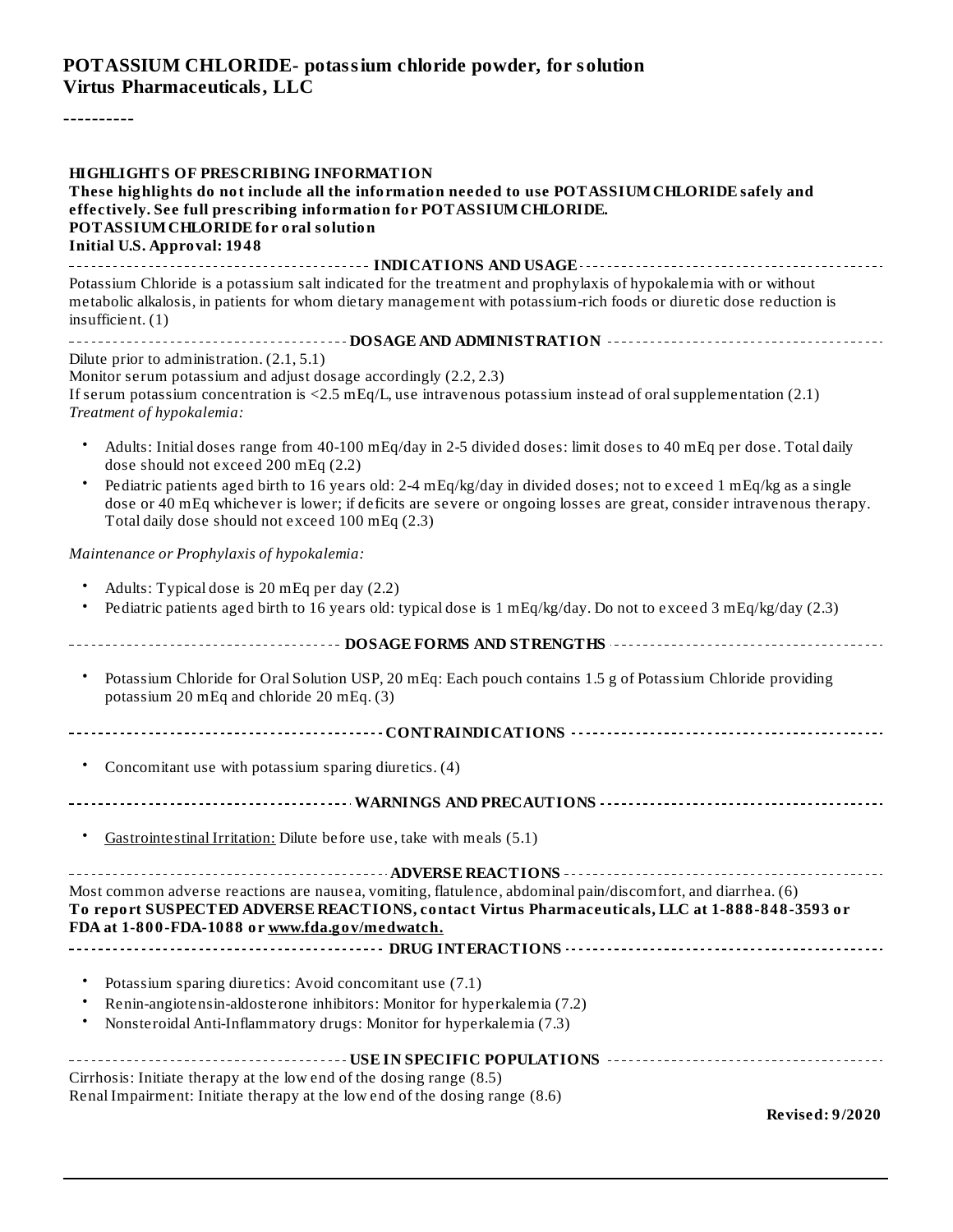#### **FULL PRESCRIBING INFORMATION: CONTENTS\* 1 INDICATIONS AND USAGE**

# **2 DOSAGE AND ADMINISTRATION**

2.1 Administration and Monitoring

- 2.2 Adult Dosing
- 2.3 Pediatric Dosing
- **3 DOSAGE FORMS AND STRENGTHS**

#### **4 CONTRAINDICATIONS**

- **5 WARNINGS AND PRECAUTIONS**
- 5.1 Gastrointestinal Irritation
- **6 ADVERSE REACTIONS**

#### **7 DRUG INTERACTIONS**

- 7.1 Potassium-Sparing Diuretics
- 7.2 Renin-Angiotensin-Aldosterone System Inhibitors
- 7.3 Nonsteroidal Anti-Inflammatory Drugs (NSAIDs)

#### **8 USE IN SPECIFIC POPULATIONS**

- 8.1 Pregnancy
- 8.2 Lactation
- 8.4 Pediatric Use
- 8.5 Geriatric Use
- 8.6 Cirrhotics
- 8.7 Renal Impairment

#### **10 OVERDOSAGE**

- 10.1 Symptoms
- 10.2 Treatment
- **11 DESCRIPTION**

### **12 CLINICAL PHARMACOLOGY**

- 12.1 Mechanism of Action
- 12.3 Pharmacokinetics

### **16 HOW SUPPLIED/STORAGE AND HANDLING**

\* Sections or subsections omitted from the full prescribing information are not listed.

#### **FULL PRESCRIBING INFORMATION**

#### **1 INDICATIONS AND USAGE**

Potassium Chloride is indicated for the treatment and prophylaxis of hypokalemia with or without metabolic alkalosis, in patients for whom dietary management with potassium-rich foods or diuretic dose reduction is insufficient.

### **2 DOSAGE AND ADMINISTRATION**

#### **2.1 Administration and Monitoring**

#### *Monitoring*

Monitor serum potassium and adjust dosages accordingly. For treatment of hypokalemia, monitor potassium levels daily or more often depending on the severity of hypokalemia until they return to normal. Monitor potassium levels monthly to biannually for maintenance or prophylaxis.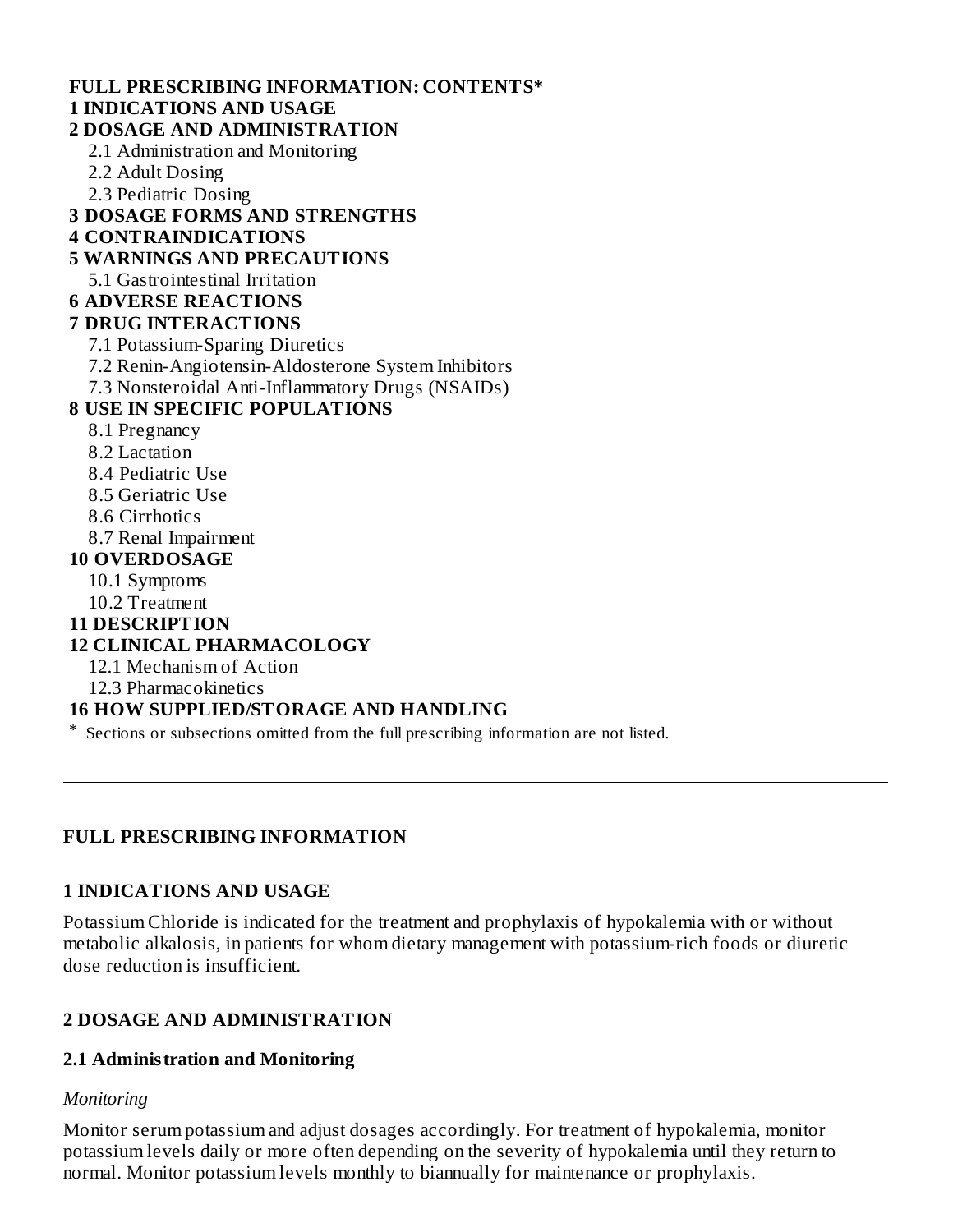The treatment of potassium depletion, particularly in the presence of cardiac disease, renal disease, or acidosis requires careful attention to acid-base balance, volume status, electrolytes, including magnesium, sodium, chloride, phosphate, and calcium, electrocardiograms and the clinical status of the patient. Correct volume status, acid-base balance and electrolyte deficits as appropriate.

#### *Administration*

Dilute the contents of 1 pouch of potassium chloride for oral solution in at least 4 ounces of cold water *[see Warnings and Precautions (5.1)]*.

Take with meals or immediately after eating.

If serum potassium concentration is  $\leq$ 2.5 mEq/L, use intravenous potassium instead of oral supplementation.

## **2.2 Adult Dosing**

### *Treatment of hypokalemia:*

Daily dose range from 40 to 100 mEq. Give in 2 to 5 divided doses: limit doses to 40 mEq per dose. The total daily dose should not exceed 200 mEq in a 24 hour period.

### *Maintenance or Prophylaxis*

Typical dose is 20 mEq per day. Individualize dose based upon serum potassium levels.

Studies support the use of potassium replacement in digitalis toxicity. When alkalosis is present, normokalemia and hyperkalemia may obscure a total potassium deficit. The advisability of use of potassium replacement in the setting of hyperkalemia is uncertain.

## **2.3 Pediatric Dosing**

## *Treatment of hypokalemia:*

Pediatric patients aged birth to 16 years old: The initial dose is 2 to 4 mEq/kg/day in divided doses; do not exceed as a single dose 1 mEq/kg or 40 mEq, whichever is lower; maximum daily doses should not exceed 100 mEq. If deficits are severe or ongoing losses are great, consider intravenous therapy.

### *Maintenance or Prophylaxis*

Pediatric patients aged birth to 16 years old: Typical dose is 1 mEq/kg/day. Do not exceed 3 mEq/kg/day.

## **3 DOSAGE FORMS AND STRENGTHS**

Each pouch contains 1.5 g of potassium chloride supplying 20 mEq of potassium and 20 mEq of chloride.

## **4 CONTRAINDICATIONS**

Potassium chloride is contraindicated in patients on potassium sparing diuretics.

## **5 WARNINGS AND PRECAUTIONS**

## **5.1 Gastrointestinal Irritation**

May cause gastrointestinal irritation. Increased dilution of the solution and taking with meals may reduce gastrointestinal irritation *[see Dosage and Administration (2.1)]*.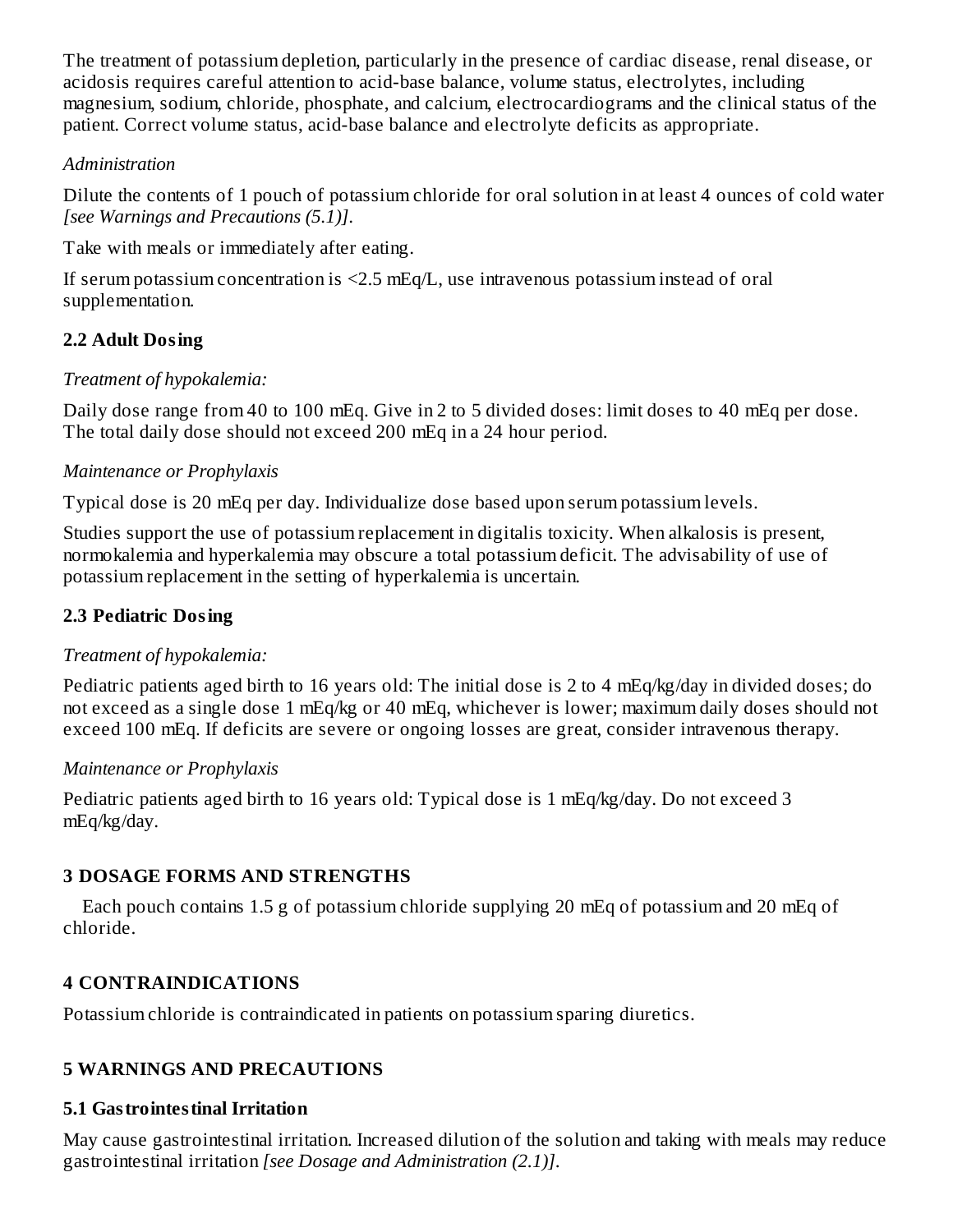#### **6 ADVERSE REACTIONS**

The most common adverse reactions to oral potassium salts are nausea, vomiting, flatulence, abdominal pain/discomfort, and diarrhea.

### **7 DRUG INTERACTIONS**

#### **7.1 Potassium-Sparing Diuretics**

Use with potassium-sparing diuretics can produce severe hyperkalemia. Avoid concomitant use.

#### **7.2 Renin-Angiotensin-Aldosterone System Inhibitors**

Drugs that inhibit the renin-angiotensin-aldosterone system (RAAS) including angiotensin converting enzyme (ACE) inhibitors, angiotensin receptor blockers (ARBs), spironolactone, eplerenone, or aliskiren produce potassium retention by inhibiting aldosterone production. Closely monitor potassium in patients receiving concomitant RAAS therapy.

#### **7.3 Nonsteroidal Anti-Inflammatory Drugs (NSAIDs)**

NSAIDS may produce potassium retention by reducing renal synthesis of prostaglandin E and impairing the renin-angiotensin system. Closely monitor potassium in patients on concomitant NSAIDs.

### **8 USE IN SPECIFIC POPULATIONS**

#### **8.1 Pregnancy**

There are no human data related to use of Potassium Chloride during pregnancy, and animal studies have not been conducted. Potassium supplementation that does not lead to hyperkalemia is not expected to cause fetal harm.

The background risk for major birth defects and miscarriage in the indicated population is unknown. All pregnancies have a background risk of birth defect, loss, or other adverse outcomes. In the U.S. general population, the estimated background risk of major birth defects and miscarriage in clinically recognized pregnancies is 2-4% and 15-20%, respectively.

### **8.2 Lactation**

### Risk Summary

The normal potassium ion content of human milk is about 13 mEq per liter. Since potassium from oral supplements such as Potassium Chloride becomes part of the body potassium pool, as long as body potassium is not excessive, the contribution of potassium chloride supplementation should have little or no effect on the level in human milk.

### **8.4 Pediatric Us e**

Clinical trial data from published literature have demonstrated the safety and effectiveness of potassium chloride in children with diarrhea and malnutrition from birth to 16 years.

### **8.5 Geriatric Us e**

Clinical studies of Potassium Chloride did not include sufficient numbers of subjects aged 65 and over to determine whether they respond differently from younger subjects. Other reported clinical experience has not identified differences in responses between the elderly and younger patients. In general, dose selection for an elderly patient should be cautious, usually starting at the low end of the dosing range, reflecting the greater frequency of decreased hepatic, renal, or cardiac function, and of concomitant disease or other drug therapy.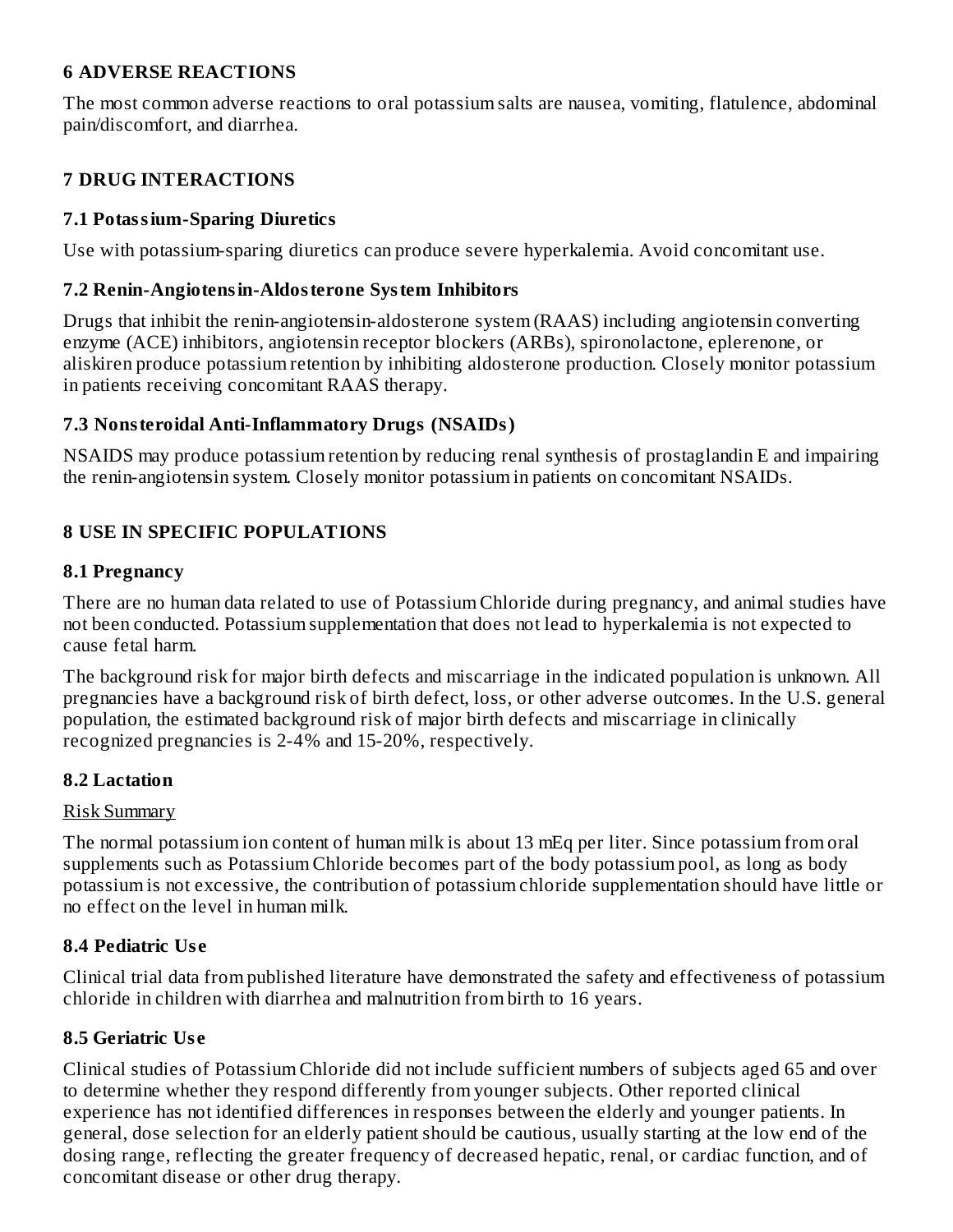This drug is known to be substantially excreted by the kidney, and the risk of toxic reactions to this drug may be greater in patients with impaired renal function. Because elderly patients are more likely to have decreased renal function, care should be taken in dose selection, and it may be useful to monitor renal function.

### **8.6 Cirrhotics**

Patients with cirrhosis should usually be started at the low end of the dosing range, and the serum potassium level should be monitored frequently *[see Clinical Pharmacology (12.3)]*.

#### **8.7 Renal Impairment**

Patients with renal impairment have reduced urinary excretion of potassium and are at substantially increased risk of hyperkalemia. Patients with impaired renal function, particularly if the patient is on ACE inhibitors, ARBs, or nonsteroidal anti-inflammatory drugs should usually be started at the low end of the dosing range because of the potential for development of hyperkalemia. The serum potassium level should be monitored frequently. Renal function should be assessed periodically.

### **10 OVERDOSAGE**

#### **10.1 Symptoms**

The administration of oral potassium salts to persons with normal excretory mechanisms for potassium rarely causes serious hyperkalemia. However, if excretory mechanisms are impaired or if potassium is administered too rapidly potentially fatal hyperkalemia can result.

Hyperkalemia is usually asymptomatic and may be manifested only by an increased serum potassium concentration (6.5–8.0 mEq/L) and characteristic electrocardiographic changes (peaking of T-waves, loss of P-waves, depression of S-T segment, and prolongation of the QT-interval). Late manifestations include muscle paralysis and cardiovascular collapse from cardiac arrest (9–12 mEq/L).

### **10.2 Treatment**

Treatment measures for hyperkalemia include the following:

- 1. Monitor closely for arrhythmias and electrolyte changes.
- 2. Eliminate foods and medications containing potassium and of any agents with potassium-sparing properties such as potassium-sparing diuretics, ARBS, ACE inhibitors, NSAIDS, certain nutritional supplements and many others.
- 3. Administer intravenous calcium gluconate if the patient is at no risk or low risk of developing digitalis toxicity.
- 4. Administer intravenously 300 to 500 mL/hr of 10% dextrose solution containing 10 to 20 units of crystalline insulin per 1000 mL.
- 5. Correct acidosis, if present, with intravenous sodium bicarbonate.
- 6. Use exchange resins, hemodialysis, or peritoneal dialysis.

In patients who have been stabilized on digitalis, too rapid a lowering of the serum potassium concentration can produce digitalis toxicity.

### **11 DESCRIPTION**

Potassium Chloride is a white granular powder. It is soluble in water and slightly soluble in alcohol. Chemically, Potassium Chloride is K-Cl with a molecular mass of 74.55.

Each pouch of light orange mottled powder contains 1.5 g of potassium chloride, USP, which is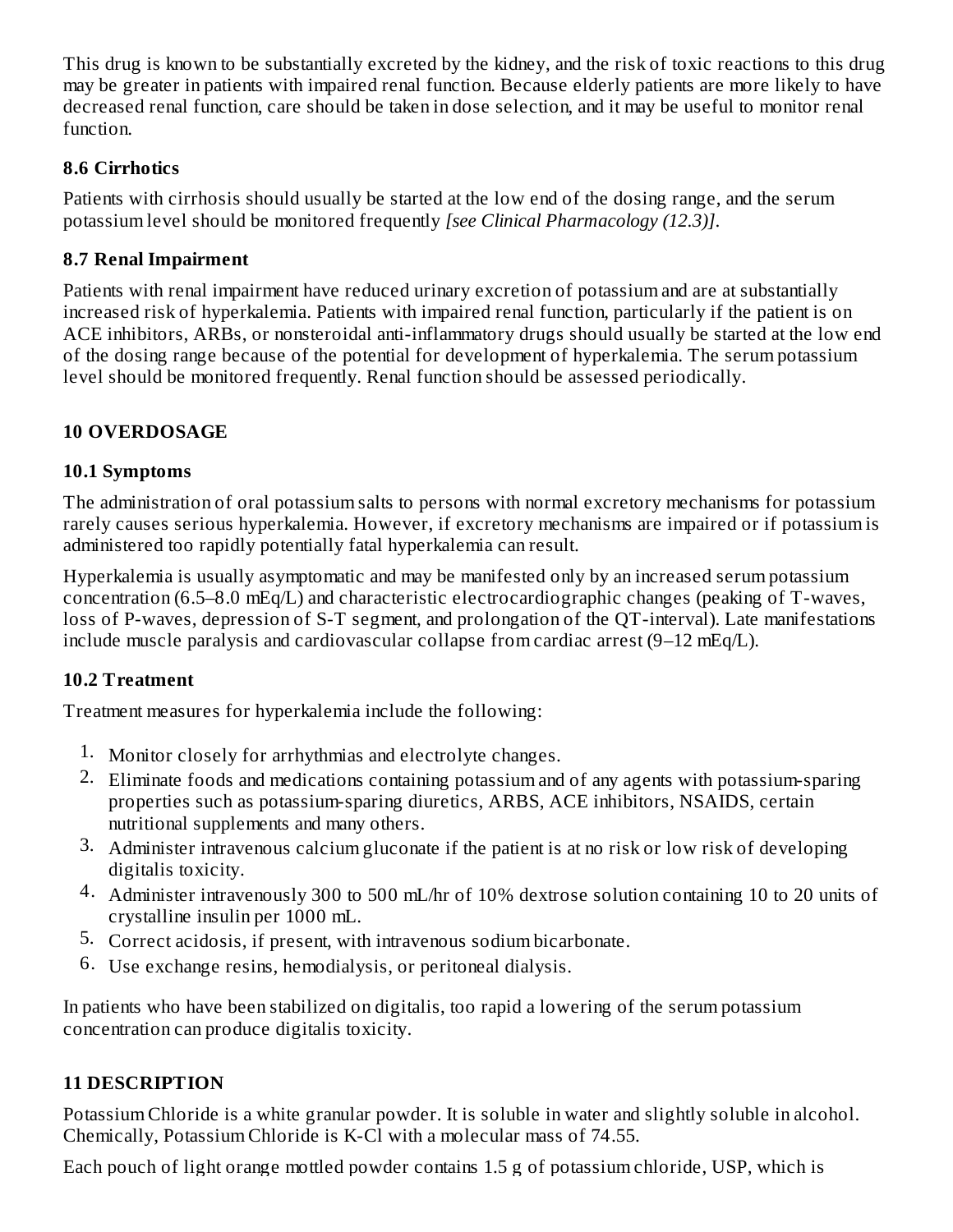equivalent to potassium 20 mEq and chloride 20 mEq and the following inactive ingredients: FD&C Yellow #6, sucralose, silicon dioxide, maltodextrin, citric acid, and orange flavor.

### **12 CLINICAL PHARMACOLOGY**

#### **12.1 Mechanism of Action**

The potassium ion  $(K^+)$  is the principal intracellular cation of most body tissues. Potassium ions participate in a number of essential physiological processes including the maintenance of intracellular tonicity; the transmission of nerve impulses; the contraction of cardiac, skeletal, and smooth muscle; and the maintenance of normal renal function.

The intracellular concentration of potassium is approximately 150 to 160 mEq per liter. The normal adult plasma concentration is 3.5 to 5 mEq per liter. An active ion transport system maintains this gradient across the plasma membrane.

Potassium is a normal dietary constituent, and under steady-state conditions the amount of potassium absorbed from the gastrointestinal tract is equal to the amount excreted in the urine. The usual dietary intake of potassium is 50 to 100 mEq per day.

#### **12.3 Pharmacokinetics**

Based on published literature, the rate of absorption and urinary excretion of potassium from KCl oral solution were higher during the first few hours after dosing relative to modified release KCl products. The bioavailability of potassium, as measured by the cumulative urinary excretion of  $K^+$  over a 24 hour post dose period, is similar for KCl solution and modified release products.

Specific Populations

*Cirrhotics*

Based on published literature, the baseline corrected serum concentrations of potassium measured over 3 h after administration in cirrhotic subjects who received an oral potassium load rose to approximately twice that of normal subjects who received the same load.

### **16 HOW SUPPLIED/STORAGE AND HANDLING**

Potassium Chloride Powder for Oral Solution USP, 20 mEq is a light orange mottled powder available as follows:

NDC 69543-451-01 Pouch

NDC 69543-451-30 Carton of 30 Pouches

NDC 69543-451-10 Carton of 100 Pouches

#### **Storage**

Store at Controlled Room Temperature, 20°-25°C (68°-77°F). [See USP Controlled Room Temperature].

Dispense in a tight, light-resistant container as defined in the USP.

Protect from light.

Distributed by:

### **Virtus Pharmaceuticals, LLC**

Langhorne, PA 19047

Rev. 09/2020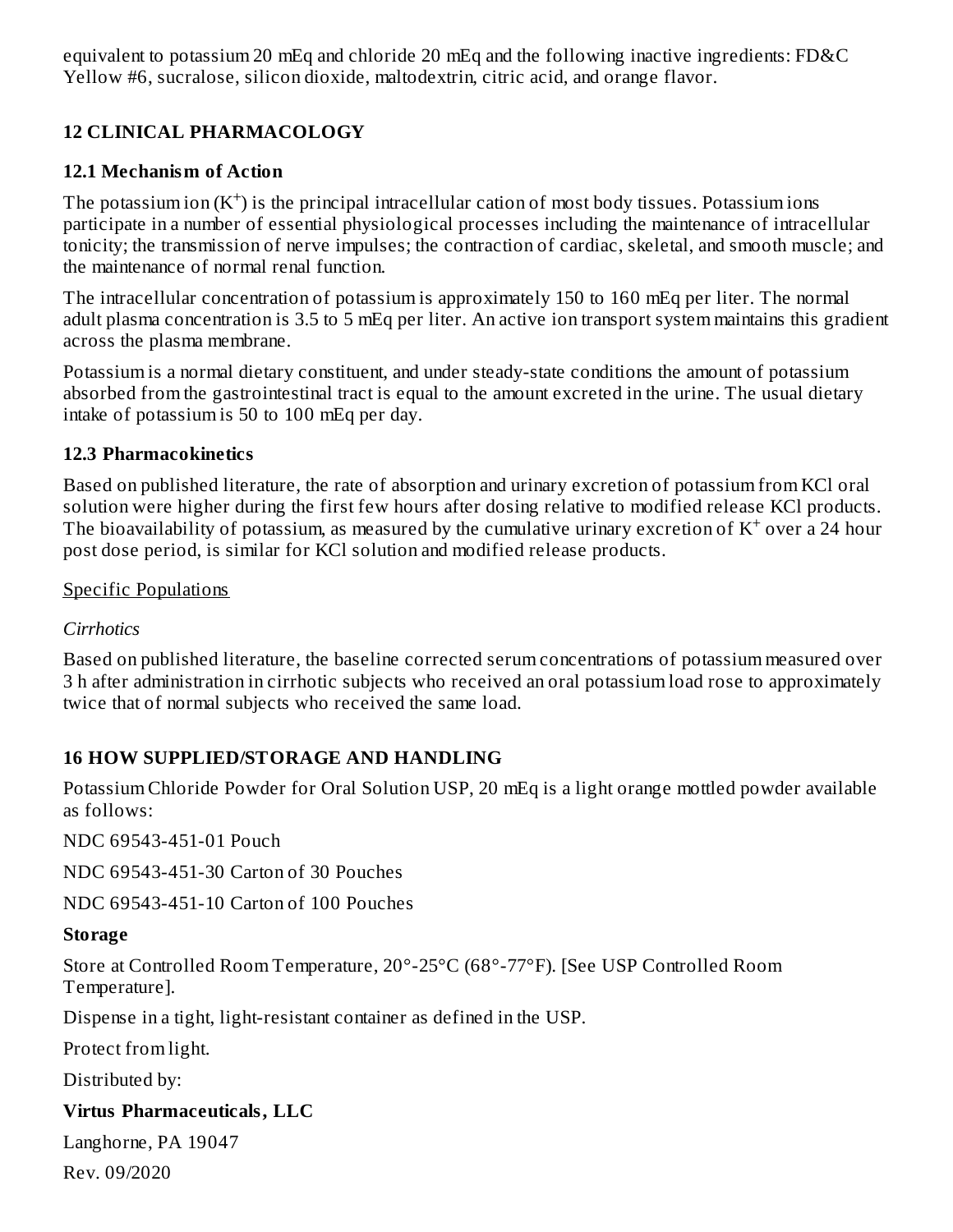MF094VREV09/20

OE2980

### **PRINCIPAL DISPLAY PANEL – 20 mEq Pouch**

NDC 69543-**451**-01

**Potassium Chloride for Oral Solution, USP**

**20 mEq**

**Rx only**

Single-Dose (1.5g)

**Virtus** ® **PHARMACEUTICALS**



#### **PRINCIPAL DISPLAY PANEL – 20 mEq 30-count Carton**

NDC 69543-**451**-30

**Potassium Chloride for Oral Solution, USP**

**20 mEq**

#### **Orange-Flavored**

Each pouch contains: Potassium Chloride ……… 1.5 g

30 Single-Dose Pouches **Rx only**

**Virtus** ®**PHARMACEUTICALS**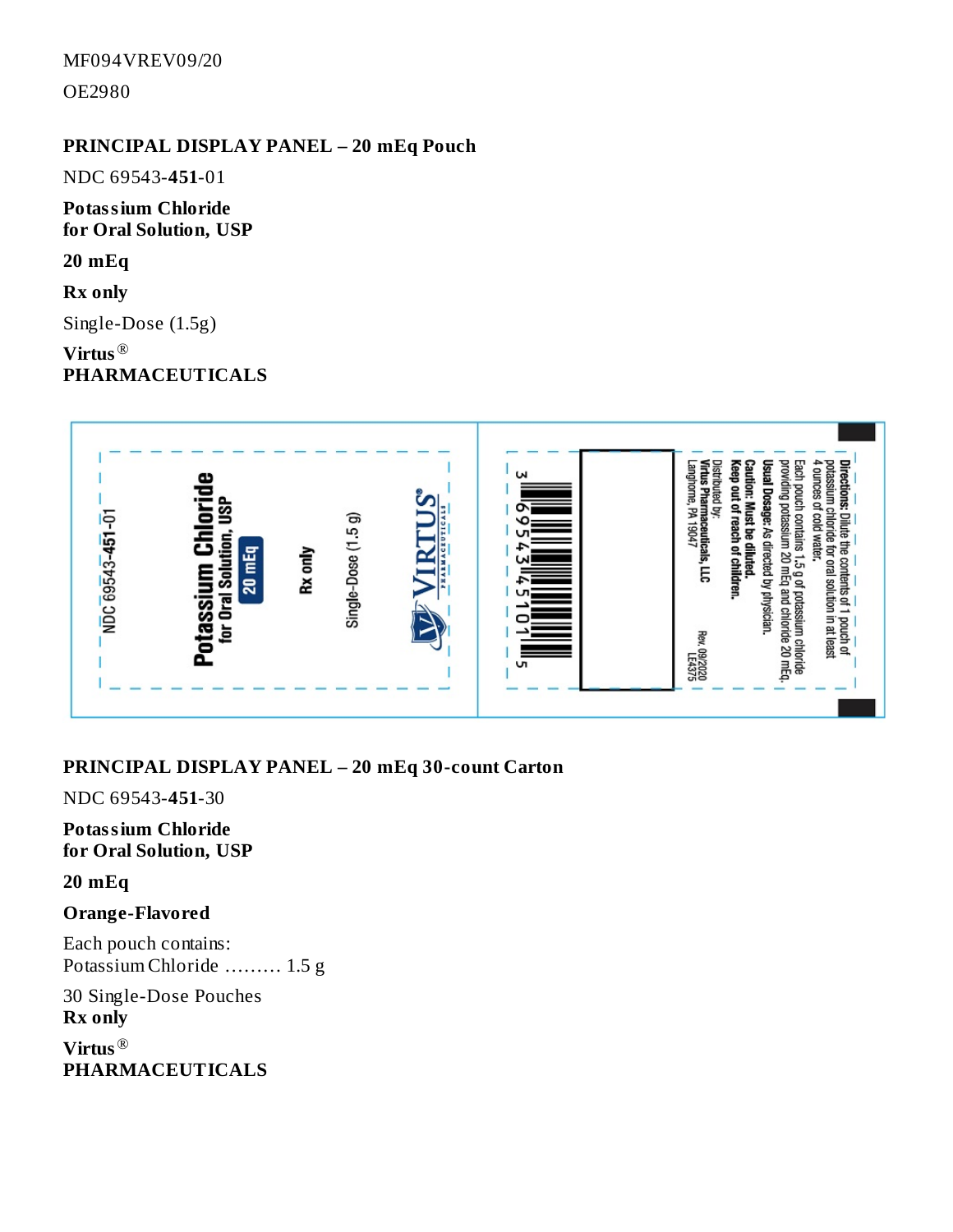

| <b>POTASSIUM CHLORIDE</b>                                                                                      |  |                               |                    |                             |                                     |                                 |  |  |  |  |
|----------------------------------------------------------------------------------------------------------------|--|-------------------------------|--------------------|-----------------------------|-------------------------------------|---------------------------------|--|--|--|--|
| potassium chloride powder, for solution                                                                        |  |                               |                    |                             |                                     |                                 |  |  |  |  |
|                                                                                                                |  |                               |                    |                             |                                     |                                 |  |  |  |  |
| <b>Product Information</b>                                                                                     |  |                               |                    |                             |                                     |                                 |  |  |  |  |
| Product Type                                                                                                   |  | HUMAN PRESCRIPTION DRUG       | Item Code (Source) |                             | NDC:69543-451                       |                                 |  |  |  |  |
| <b>Route of Administration</b>                                                                                 |  | ORAL                          |                    |                             |                                     |                                 |  |  |  |  |
|                                                                                                                |  |                               |                    |                             |                                     |                                 |  |  |  |  |
|                                                                                                                |  |                               |                    |                             |                                     |                                 |  |  |  |  |
| <b>Active Ingredient/Active Moiety</b>                                                                         |  |                               |                    |                             |                                     |                                 |  |  |  |  |
| <b>Ingredient Name</b>                                                                                         |  |                               |                    | <b>Basis of</b><br>Strength | Strength                            |                                 |  |  |  |  |
| POTASSIUM CHLORIDE (UNII: 660 YQ98110) (POTASSIUM CATION - UNII:295053K152,<br>CHLORIDE ION - UNII:Q32ZN48698) |  |                               |                    |                             | <b>POTASSIUM</b><br><b>CHLORIDE</b> | 1.5 <sub>g</sub><br>in $1.77$ g |  |  |  |  |
|                                                                                                                |  |                               |                    |                             |                                     |                                 |  |  |  |  |
| <b>Inactive Ingredients</b>                                                                                    |  |                               |                    |                             |                                     |                                 |  |  |  |  |
| <b>Ingredient Name</b>                                                                                         |  |                               |                    |                             | Strength                            |                                 |  |  |  |  |
| <b>SILICON DIO XIDE (UNII: ETJ7Z6 XBU4)</b>                                                                    |  |                               |                    |                             |                                     |                                 |  |  |  |  |
| SUCRALOSE (UNII: 96K6UQ3ZD4)                                                                                   |  |                               |                    |                             |                                     |                                 |  |  |  |  |
| <b>MALTODEXTRIN</b> (UNII: 7CVR7L4A2D)                                                                         |  |                               |                    |                             |                                     |                                 |  |  |  |  |
| FD&C YELLOW NO. 6 (UNII: H77VEI93A8)                                                                           |  |                               |                    |                             |                                     |                                 |  |  |  |  |
| <b>ANHYDROUS CITRIC ACID (UNII: XF417D3PSL)</b>                                                                |  |                               |                    |                             |                                     |                                 |  |  |  |  |
|                                                                                                                |  |                               |                    |                             |                                     |                                 |  |  |  |  |
| <b>Product Characteristics</b>                                                                                 |  |                               |                    |                             |                                     |                                 |  |  |  |  |
| Color                                                                                                          |  | ORANGE (Light Orange Mottled) | <b>Score</b>       |                             |                                     |                                 |  |  |  |  |